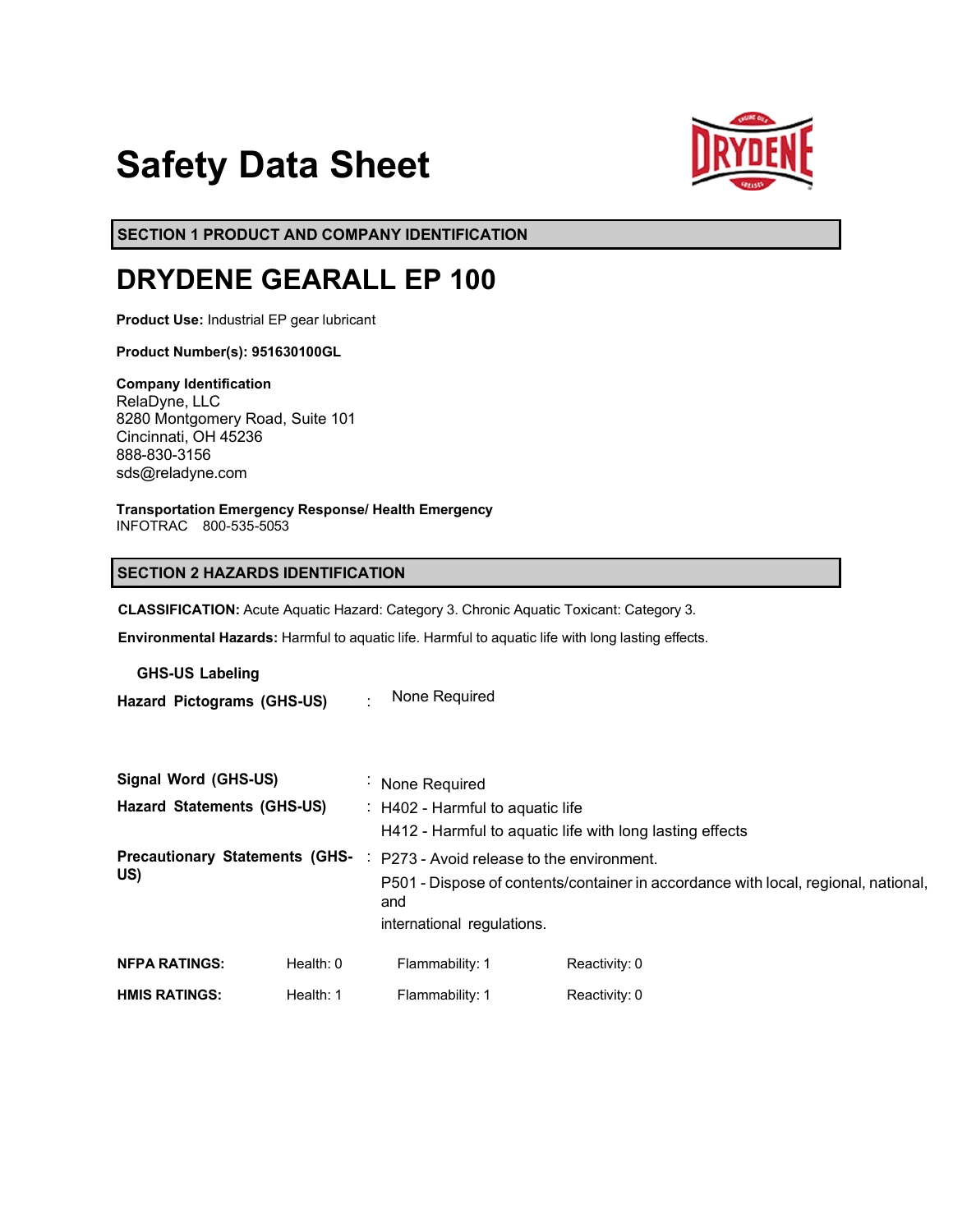(0-Least, 1-Slight, 2-Moderate, 3-High, 4-Extreme, PPE:- Personal Protection Equipment Index recommendation, \*- Chronic Effect Indicator). These values are obtained using the guidelines or published evaluations prepared by the National Fire Protection Association (NFPA) or the National Paint and Coating Association (for HMIS ratings).

## **LABEL RECOMMENDATION:**

Label Category : INDUSTRIAL OIL 1 - IND1

## **HAZARDS NOT OTHERWISE CLASSIFIED:** Not Applicable

## **SECTION 3 COMPOSITION/ INFORMATION ON INGREDIENTS**

| <b>COMPONENTS</b>                      | <b>CAS NUMBER</b> | <b>AMOUNT</b>    |
|----------------------------------------|-------------------|------------------|
| Highly refined mineral oil (C15 - C50) | Mixture           | 70 - 99 % weight |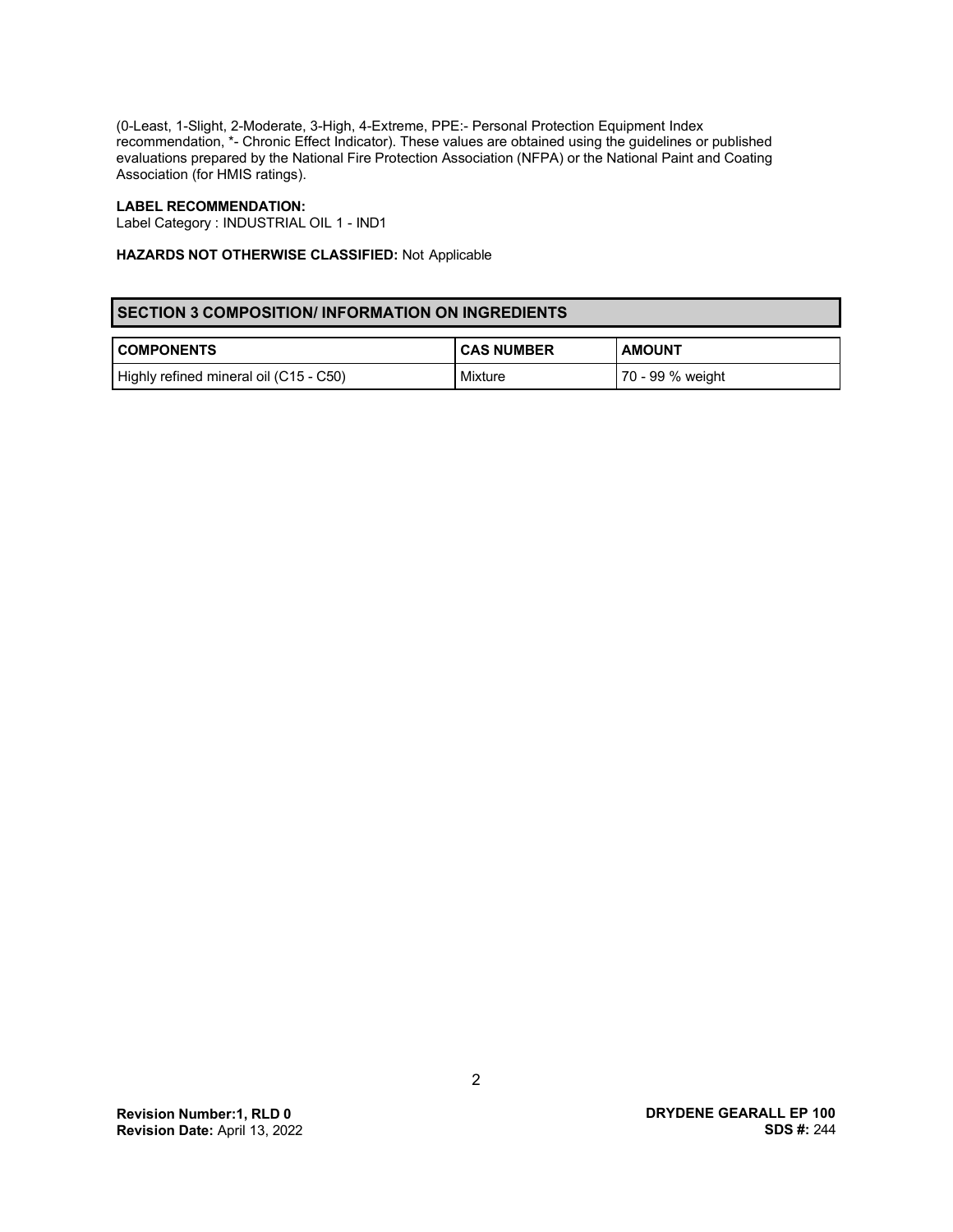## **SECTION 4 FIRST AID MEASURES**

#### **Description of first aid measures**

**Eye:** No specific first aid measures are required. As a precaution, remove contact lenses, if worn, and flush eyes with water.

**Skin:** No specific first aid measures are required. As a precaution, remove clothing and shoes if contaminated. To remove the material from skin, use soap and water. Discard contaminated clothing and shoes or thoroughly clean before reuse.

**Ingestion:** No specific first aid measures are required. Do not induce vomiting. As a precaution, get medical advice.

**Inhalation:** No specific first aid measures are required. If exposed to excessive levels of material in the air, move the exposed person to fresh air. Get medical attention if coughing or respiratory discomfort occurs.

## **Most important symptoms and effects, both acute and delayed IMMEDIATE SYMPTOMS AND HEALTH EFFECTS**

**Eye:** Not expected to cause prolonged or significant eye irritation.

**Skin:** Contact with the skin is not expected to cause prolonged or significant irritation. Contact with the skin is not expected to cause an allergic skin response. Not expected to be harmful to internal organs if absorbed through the skin. High-Pressure Equipment Information: Accidental high-velocity injection under the skin of materials of this type may result in serious injury. Seek medical attention at once should an accident like this occur. The initial wound at the injection site may not appear to be serious at first; but, if left untreated, could result in disfigurement or amputation of the affected part.

### **Ingestion:** Not expected to be harmful if swallowed.

**Inhalation:** Not expected to be harmful if inhaled. Contains a petroleum-based mineral oil. May cause respiratory irritation or other pulmonary effects following prolonged or repeated inhalation of oil mist at airborne levels above the recommended mineral oil mist exposure limit. Symptoms of respiratory irritation may include coughing and

difficulty breathing.

## **DELAYED OR OTHER SYMPTOMS AND HEALTH EFFECTS:** Not classified.

#### **Indication of any immediate medical attention and special treatment needed**

**Note to Physicians:** In an accident involving high-pressure equipment, this product may be injected under the skin. Such an accident may result in a small, sometimes bloodless, puncture wound. However, because of its driving force, material injected into a fingertip can be deposited into the palm of the hand. Within 24 hours, there is usually a great deal of swelling, discoloration, and intense throbbing pain. Immediate treatment at a surgical emergency

## **SECTION 5 FIRE FIGHTING MEASURES**

**EXTINGUISHING MEDIA:** Use water fog, foam, dry chemical or carbon dioxide (CO2) to extinguish flames.

#### **PROTECTION OF FIRE FIGHTERS:**

**Fire Fighting Instructions:** This material will burn although it is not easily ignited. See Section 7 for proper handling and storage. For fires involving this material, do not enter any enclosed or confined fire space without proper protective equipment, including self-contained breathing apparatus.

**Combustion Products:** Highly dependent on combustion conditions. A complex mixture of airborne solids, liquids, and gases including carbon monoxide, carbon dioxide, and unidentified organic compounds will be evolved when this material undergoes combustion.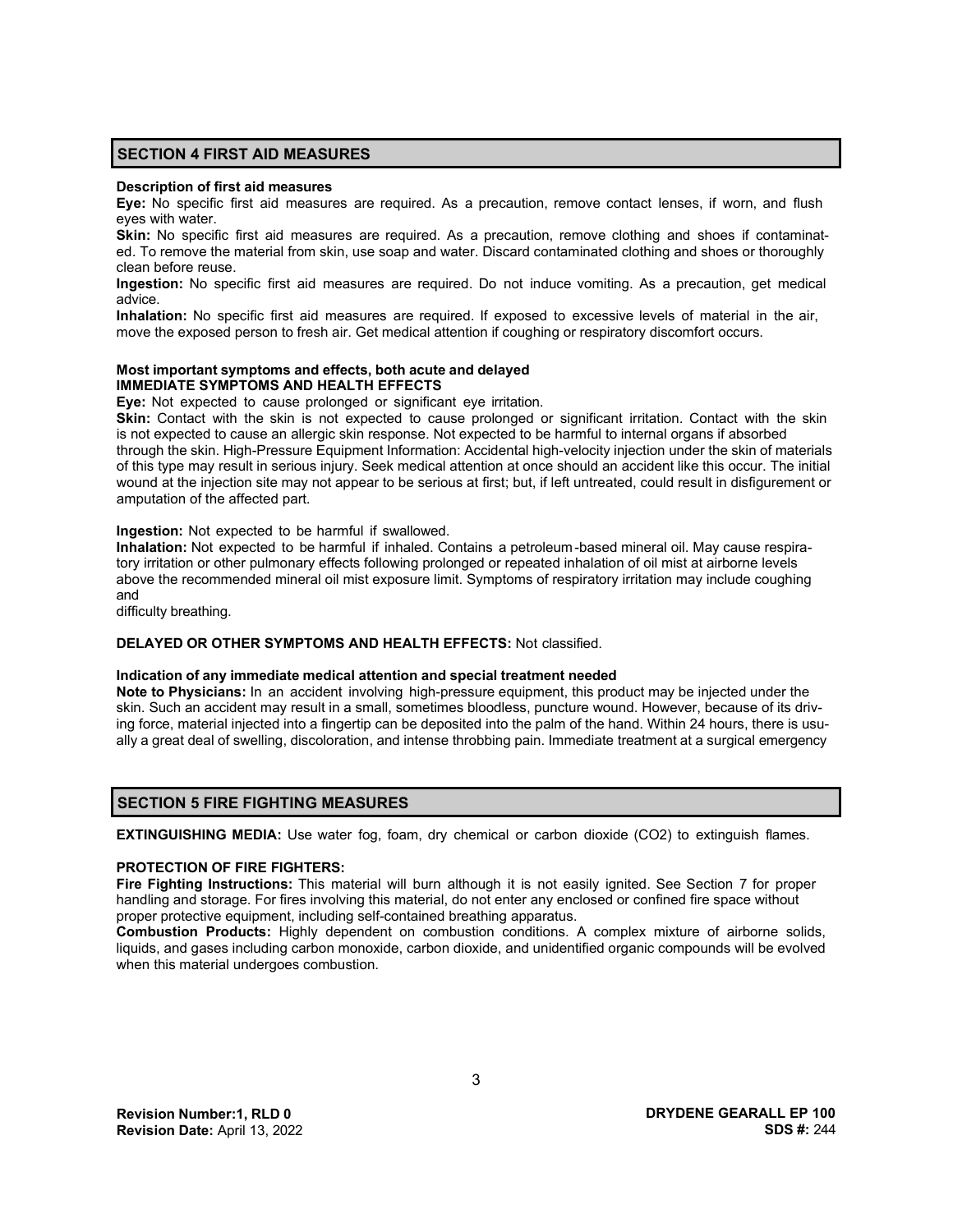## **SECTION 6 ACCIDENTAL RELEASE MEASURES**

**Protective Measures:** Eliminate all sources of ignition in vicinity of spilled material.

**Spill Management:** Stop the source of the release if you can do it without risk. Contain release to prevent further contamination of soil, surface water or groundwater. Clean up spill as soon as possible, observing precautions in Exposure Controls/Personal Protection. Use appropriate techniques such as applying non-combustible absorbent materials or pumping. Where feasible and appropriate, remove contaminated soil. Place contaminated materials in disposable containers and dispose of in a manner consistent with applicable regulations. **Reporting:** Report spills to local authorities as appropriate or required.

### **SECTION 7 HANDLING AND STORAGE**

**General Handling Information:** Avoid contaminating soil or releasing this material into sewage and drainage systems and bodies of water.

**Static Hazard:** Electrostatic charge may accumulate and create a hazardous condition when handling this material. To minimize this hazard, bonding and grounding may be necessary but may not, by themselves, be sufficient.

Review all operations which have the potential of generating and accumulating an electrostatic charge and/or a flammable atmosphere (including tank and container filling, splash filling, tank cleaning, sampling, gauging, switch loading, filtering, mixing, agitation, and vacuum truck operations) and use appropriate mitigating procedures. For more information, refer to OSHA Standard 29 CFR 1910.106, 'Flammable and Combustible Liquids', National Fire Protection Association (NFPA 77, 'Recommended Practice on Static Electricity', and/or the American Petroleum Institute (API) Recommended Practice 2003, 'Protection Against Ignitions Arising Out of Static, Lightning, and Stray Currents'.

**Container Warnings:** Container is not designed to contain pressure. Do not use pressure to empty container or it may rupture with explosive force. Empty containers retain product residue (solid, liquid, and/or vapor) and can be dangerous. Do not pressurize, cut, weld, braze, solder, drill, grind, or expose such containers to heat, flame, sparks, static electricity, or other sources of ignition. They may explode and cause injury or death. Empty containers

#### **SECTION 8 EXPOSURE CONTROLS/PERSONAL PROTECTION**

#### **GENERAL CONSIDERATIONS:**

Consider the potential hazards of this material (see Section 3), applicable exposure limits, job activities, and other substances in the work place when designing engineering controls and selecting personal protective equipment. If engineering controls or work practices are not adequate to prevent exposure to harmful levels of this material, the personal protective equipment listed below is recommended. The user should read and understand all instructions and limitations supplied with the equipment since protection is usually provided for a limited time or under certain circumstances.

## **ENGINEERING CONTROLS:**

Use in a well-ventilated area.

#### **PERSONAL PROTECTIVE EQUIPMENT**

**Eye/Face Protection:** No special eye protection is normally required. Where splashing is possible, wear safety glasses with side shields as a good safety practice.

**Skin Protection:** No special protective clothing is normally required. Where splashing is possible, select protective clothing depending on operations conducted, physical requirements and other substances in the workplace.

Suggested materials for protective gloves include: Nitrile Rubber, Silver Shield, Viton.

**Respiratory Protection:** No respiratory protection is normally required.

If user operations generate an oil mist, determine if airborne concentrations are below the occupational exposure limit for mineral oil mist. If not, wear an approved respirator that provides adequate protection from the measured concentrations of this material. For air-purifying respirators use a particulate cartridge. Use a positive pressure air-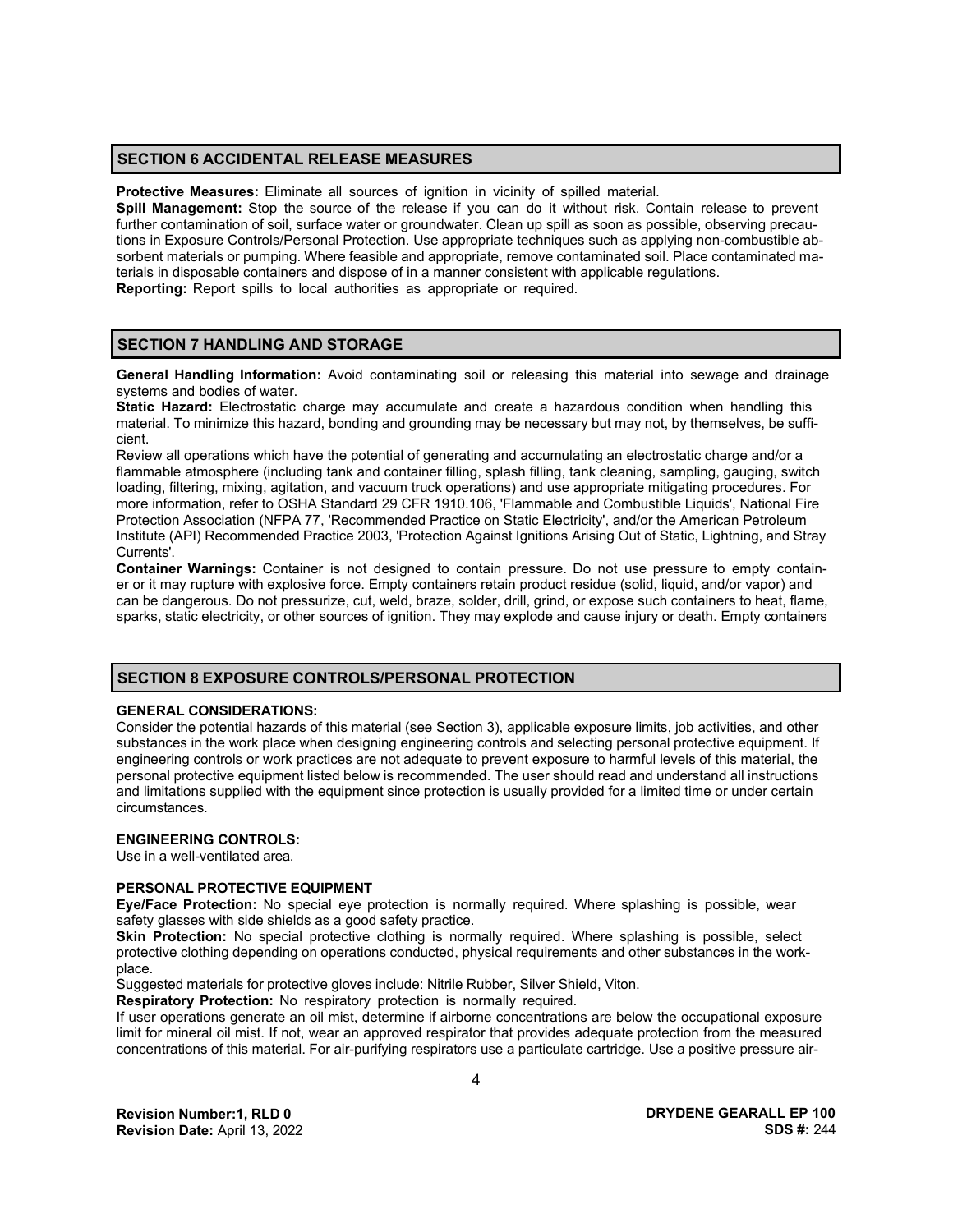## **Occupational Exposure Limits:**

| Component                              | Agency       | <b>TWA</b>       | <b>STEL</b>       | <b>Ceiling</b> | <b>Notation</b> |
|----------------------------------------|--------------|------------------|-------------------|----------------|-----------------|
| Highly refined mineral oil (C15 - C50) | <b>ACGIH</b> | $5 \text{ mg/m}$ | $10 \text{ mg/m}$ |                |                 |
| Highly refined mineral oil (C15 - C50) | OSHA Z-1     | $5 \text{ mg/m}$ |                   |                |                 |

Consult local authorities for appropriate values.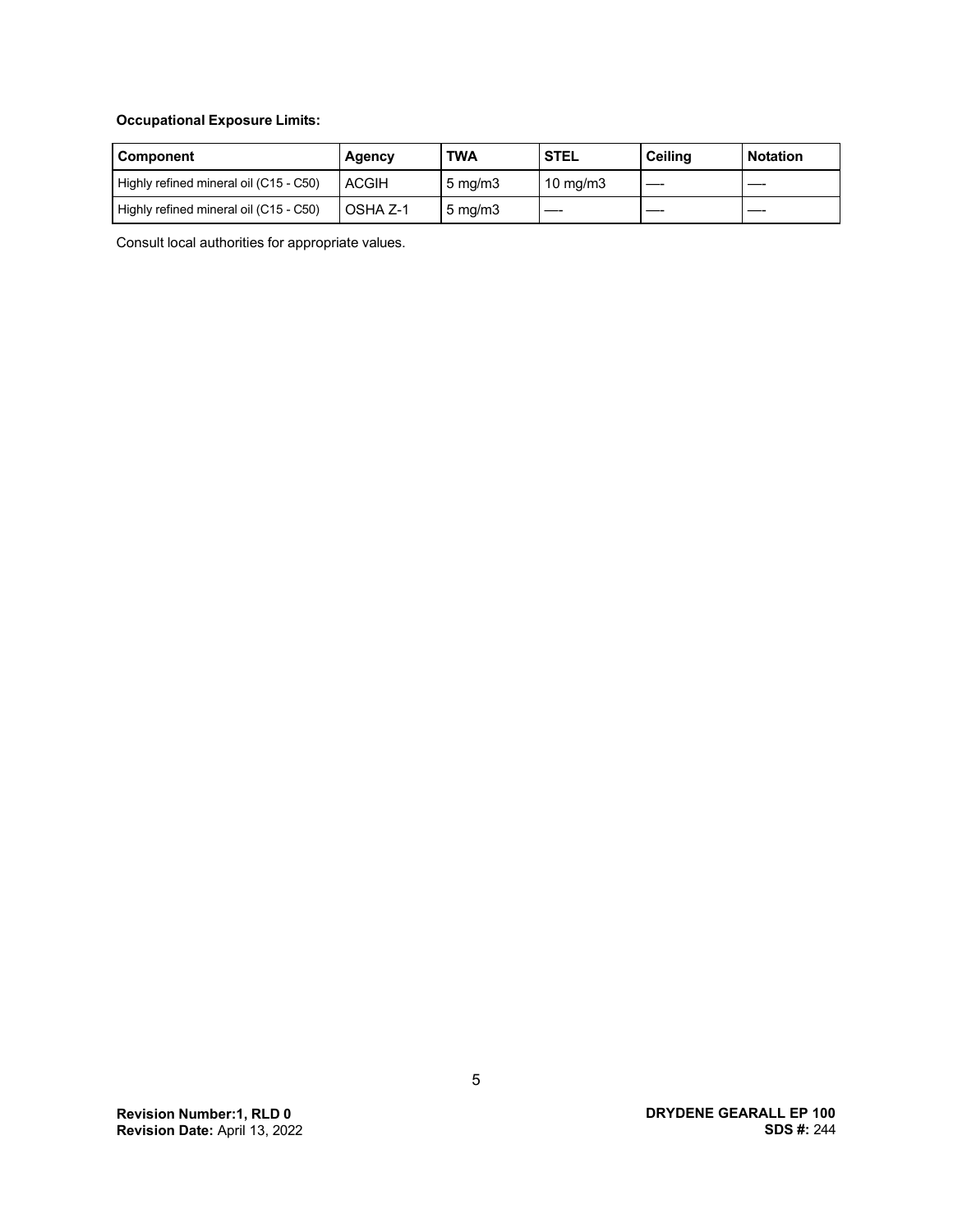## **SECTION 9 PHYSICAL AND CHEMICAL PROPERTIES**

**Attention: the data below are typical values and do not constitute a specification.**

**Color:** Amber **Physical State:** Liquid **Odor:** Petroleum odor **Odor Threshold:** Not Determined **pH:** Essentially neutral **Vapor Pressure:** Not Determined **Vapor Density (Air = 1):** Greater than 5 **Initial Boiling Point:** 600°F **Solubility:** Negligible **Freezing Point:** Not Applicable **Melting Point:** -10°C **Specific Gravity:** 0.89 **Viscosity:** Approximately 100 cSt @ 40°C **Evaporation Rate:** No data available **Decomposition temperature:** No Data Available **Octanol/Water Partition Coefficient:** No data available

**FLAMMABLE PROPERTIES: Flammability (solid, gas):** No Data Available

**Flashpoint:** (Cleveland Open Cup) 460 °F **Autoignition:** Not Determined **Flammability (Explosive) Limits (% by volume in air):** Lower: Not Determined, Upper: Not Determined

## **SECTION 10 STABILITY AND REACTIVITY**

**Reactivity:** May react with strong acids or strong oxidizing agents, such as chlorates, nitrates, peroxides, etc.

**Chemical Stability:** This material is considered stable under normal ambient and anticipated storage and handling conditions of temperature and pressure.

**Incompatibility With Other Materials:** Not applicable

**Hazardous Decomposition Products:** None known (None expected)

**Hazardous Polymerization:** Hazardous polymerization will not occur.

## **SECTION 11 TOXICOLOGICAL INFORMATION**

**Information on toxicological effects**

**Serious Eye Damage/Irritation:** The eye irritation hazard is based on evaluation of data for product components.

**Skin Corrosion/Irritation:** The skin irritation hazard is based on evaluation of data for product components.

**Skin Sensitization:** The skin sensitization hazard is based on evaluation of data for product components.

**Acute Dermal Toxicity:** The acute dermal toxicity hazard is based on evaluation of data for product components.

**Acute Oral Toxicity:** The acute oral toxicity hazard is based on evaluation of data for product components.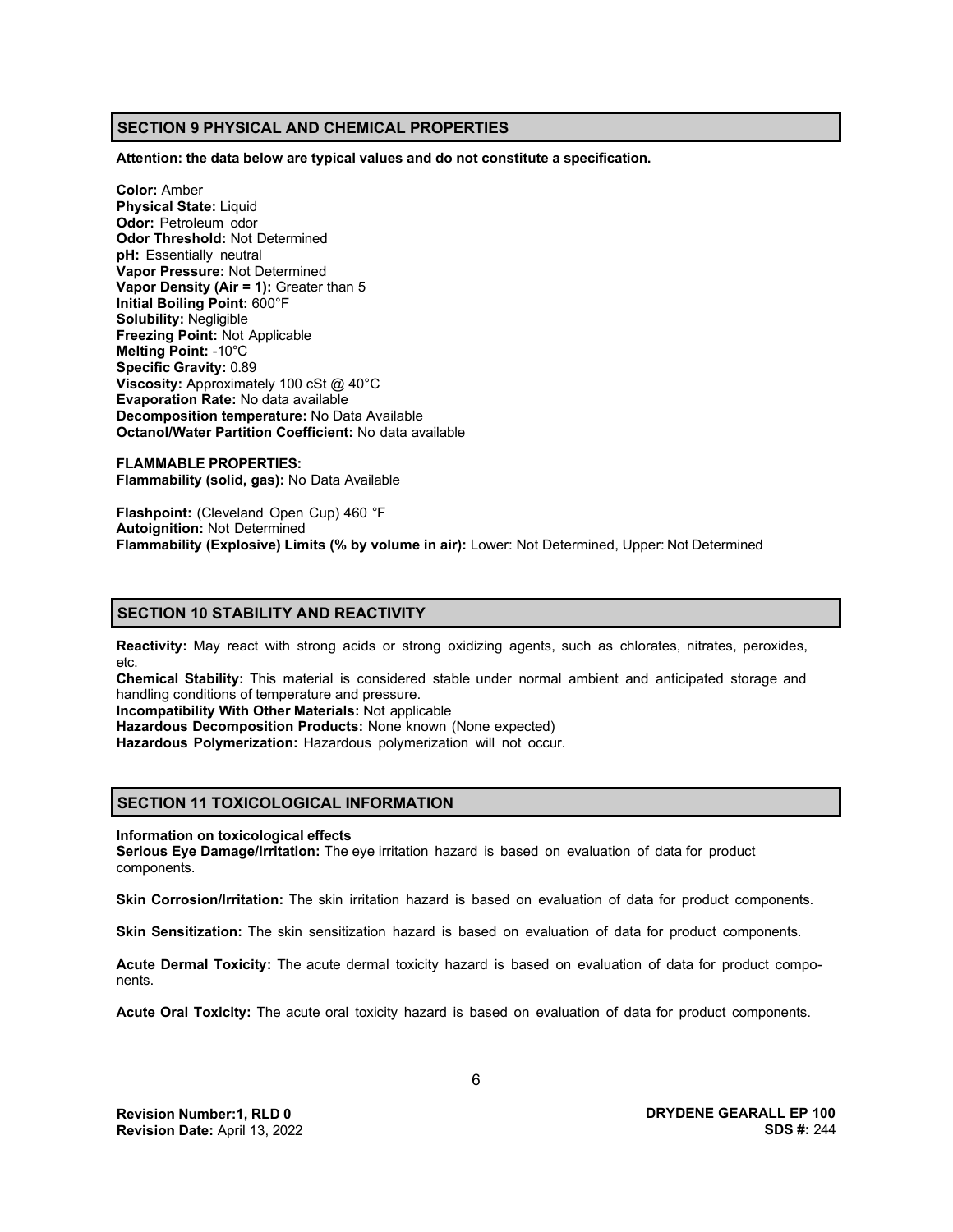**Acute Inhalation Toxicity:** The acute inhalation toxicity hazard is based on evaluation of data for product components.

#### **Acute Toxicity Estimate:** Not Determined

**Germ Cell Mutagenicity:** The hazard evaluation is based on data for components or a similar material.

**Carcinogenicity:** The hazard evaluation is based on data for components or a similar material.

**Reproductive Toxicity:** The hazard evaluation is based on data for components or a similar material.

**Specific Target Organ Toxicity - Single Exposure:** The hazard evaluation is based on data for components or a similar material.

**Specific Target Organ Toxicity - Repeated Exposure:** The hazard evaluation is based on data for components or a similar material.

#### **ADDITIONAL TOXICOLOGY INFORMATION:**

This product contains petroleum base oils which may be refined by various processes including severe solvent extraction, severe hydrocracking, or severe hydrotreating. None of the oils requires a cancer warning under the OSHA Hazard Communication Standard (29 CFR 1910.1200). These oils have not been listed in the National Toxicology Program (NTP) Annual Report nor have they been classified by the International Agency for Research on Cancer (IARC) as; carcinogenic to humans (Group 1), probably carcinogenic to humans (Group 2A), or possibly carcinogenic to humans (Group 2B). These oils have not been classified by the American Conference of Governmental Industrial Hygienists (ACGIH) as: confirmed human carcinogen (A1), suspected human carcinogen (A2), or confirmed animal carcinogen with unknown relevance to humans (A3).

## **SECTION 12 ECOLOGICAL INFORMATION**

#### **ECOTOXICITY**

This material is not expected to be harmful to aquatic organisms. The product has not been tested. The statement has been derived from the properties of the individual components.

#### **MOBILITY**

No data available.

#### **PERSISTENCE AND DEGRADABILITY**

This material is not expected to be readily biodegradable. The biodegradability of this material is based on an evaluation of data for the components or a similar material. The product has not been tested. The statement has been derived from the properties of the individual components.

## **POTENTIAL TO BIOACCUMULATE**

Bioconcentration Factor: No data available. Octanol/Water Partition Coefficient: No data available

## **SECTION 13 DISPOAL CONSIDERATIONS**

Use material for its intended purpose or recycle if possible. Oil collection services are available for used oil recycling or disposal. Place contaminated materials in containers and dispose of in a manner consistent with applicable regulations. Contact your sales representative or local environmental or health authorities for approved disposal or recycling methods.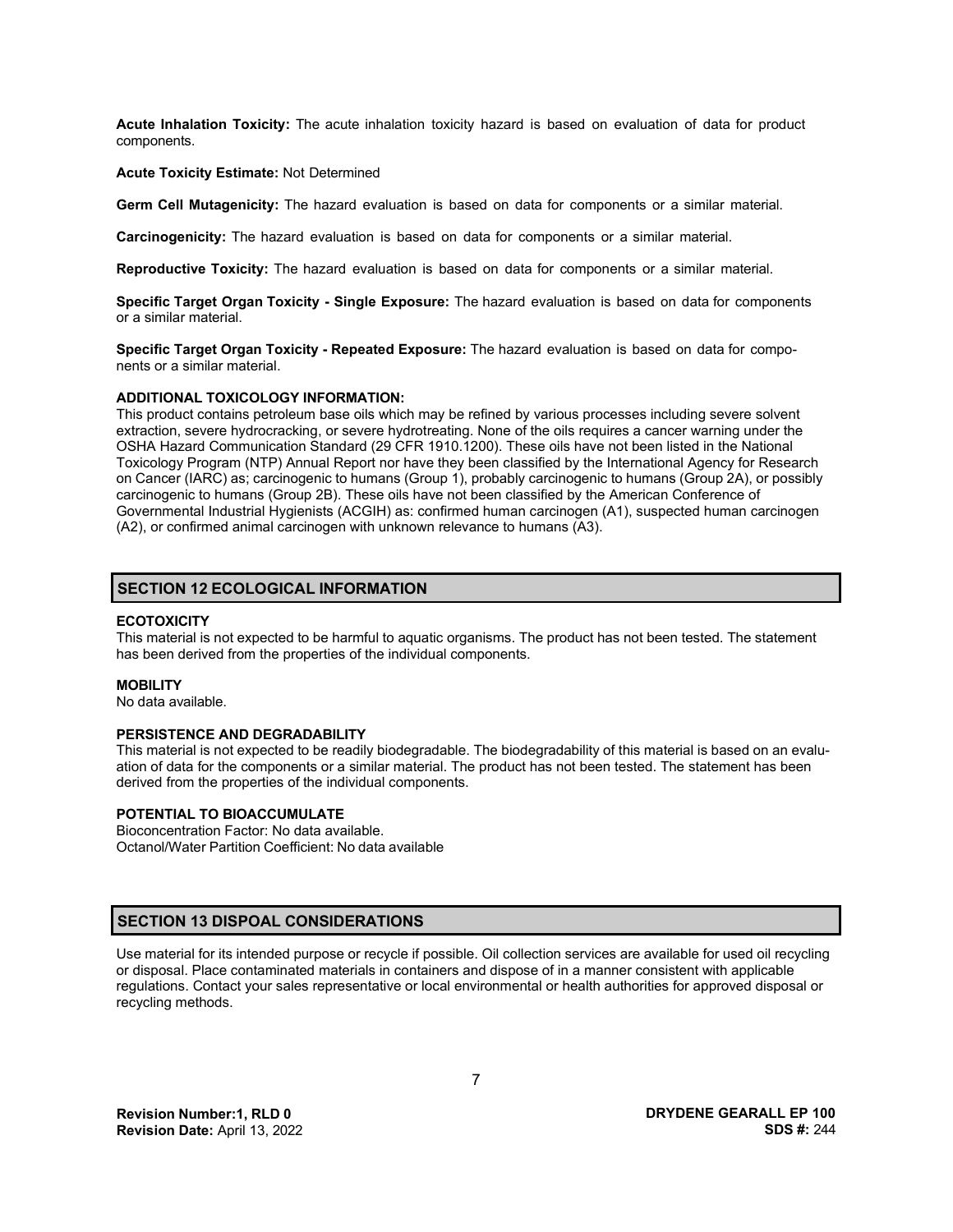## **SECTION 14 TRANSPORT INFORMATION**

The description shown may not apply to all shipping situations. Consult 49CFR, or appropriate Dangerous Goods Regulations, for additional description requirements (e.g., technical name) and mode-specific or quantityspecific shipping requirements.

**DOT Shipping Description:** PETROLEUM LUBRICATING OIL, NOT REGULATED AS A HAZARDOUS MATERIAL FOR TRANSPORTATION UNDER 49 CFR

**IMO/IMDG Shipping Description:** PETROLEUM LUBRICATING OIL; NOT REGULATED AS DANGEROUS GOODS FOR TRANSPORT UNDER THE IMDG CODE

**ICAO/IATA Shipping Description:** PETROLEUM LUBRICATING OIL; NOT REGULATED AS DANGEROUS GOODS FOR TRANSPORT UNDER ICAO TI OR IATA DGR

**Transport in bulk according to Annex II of MARPOL 73/78 and the IBC code:** Not applicable

## **SECTION 15 REGULATORY INFORMATION**

| <b>EPCRA 311/312 CATEGORIES:</b>  | 1. Immediate (Acute) Health Effects:<br>2. Delayed (Chronic) Health Effects:<br>3. Fire Hazard:<br>4. Sudden Release of Pressure Hazard:<br>5. Reactivity Hazard: | NO.<br>NO.<br>NO.<br>NO.<br>NO. |
|-----------------------------------|-------------------------------------------------------------------------------------------------------------------------------------------------------------------|---------------------------------|
| <b>REGULATORY LISTS SEARCHED:</b> |                                                                                                                                                                   |                                 |
| 01-1 = IARC Group 1               | 03=EPCRA 313                                                                                                                                                      |                                 |
| 01-2 A=IARC Group 2A              | 04=CA Proposition 65                                                                                                                                              |                                 |
| 01-2B=IARC Group 2B               | 05=MARTK                                                                                                                                                          |                                 |
| 02=NTP Carcinogen                 | 06=NJ RTK                                                                                                                                                         |                                 |
|                                   | 07=PA RTK                                                                                                                                                         |                                 |

No components of this material are found on the regulatory lists above.

#### **CHEMICAL INVENTORIES:**

All components comply with the following chemical inventory requirements: AICS (Australia), DSL (Canada), EINECS (European Union), IECSC (China), KECI (Korea), PICCS (Philippines), TSCA (United States).

One or more components does not comply with the following chemical inventory requirements: ENCS (Japan).

#### **NEW JERSEY RTK CLASSIFICATION:**

Under the New Jersey Right-to-Know Act L. 1983 Chapter 315 N.J.S.A. 34:5A-1 et. seq., the product is to be identified as follows: PETROLEUM OIL (Lubricating oil)

## **SECTION 16 OTHER INFORMATION**

**REVISION STATEMENT:** This revision updates the following sections of this Safety Data Sheet: 1 **Revision Date:** April 13, 2022

### **ABBREVIATIONS THAT MAY HAVE BEEN USED IN THIS DOCUMENT:**

| I TLV - Threshold Limit Value    | TWA - Time Weighted Average      |
|----------------------------------|----------------------------------|
| STEL - Short-term Exposure Limit | PEL - Permissible Exposure Limit |